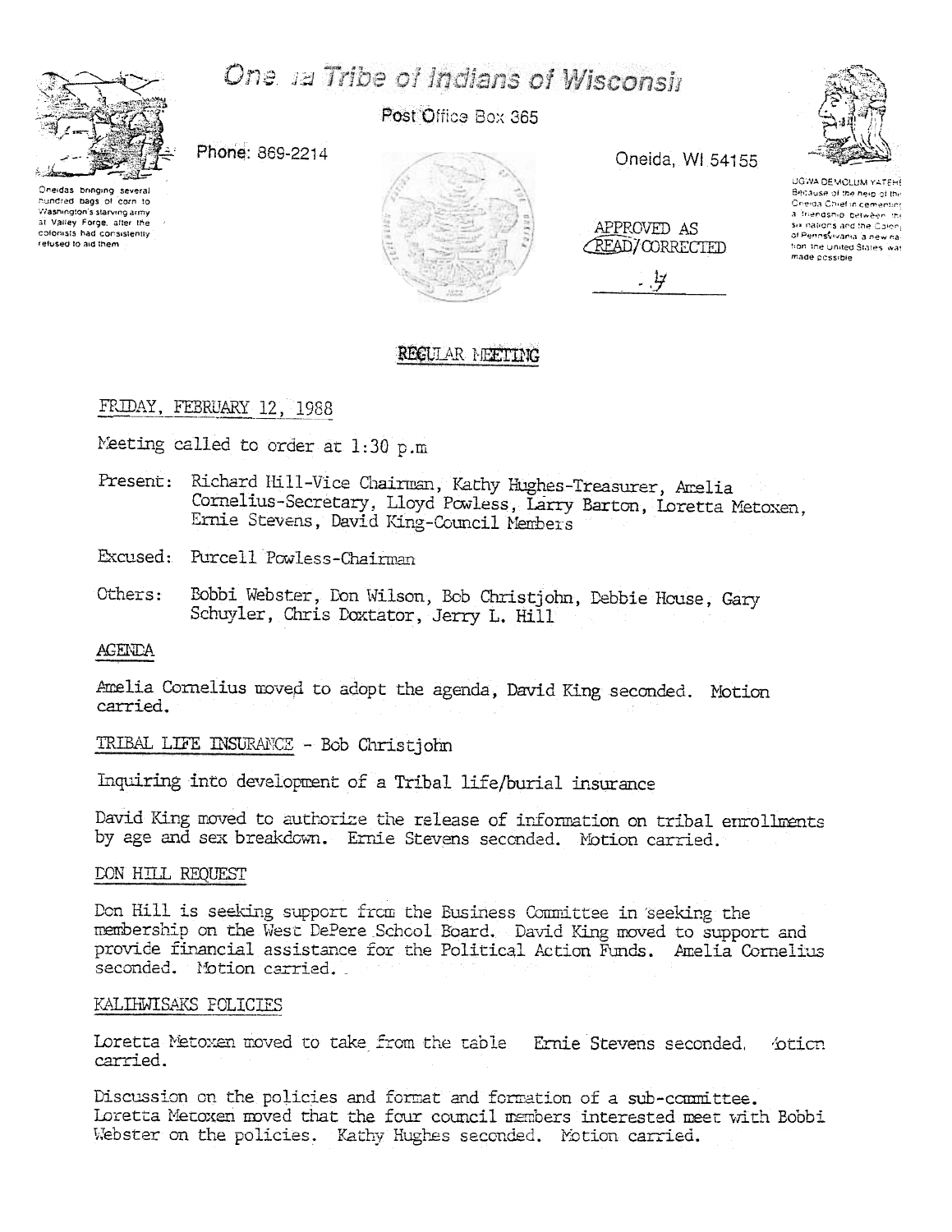ONEIDA TRIBE OF INDIANS OF WISCONSIN REGULAR MEETING - FEBRUARY 12, 1988 Page 2

LAND COMMITTEE RECOMMENDATIONS OF FEBRUARY 8, 1988 - Chris Doxtator

- The Land Committee recommends approval to accept the following leases by  $\mathbf{1}$ . resolution: Deborah Heckel, Residential - Culbertson Road; Irving John, Residential - County "H". Amelia Cornelius moved to approve, Kathy Hughes seconded. Motion carried. Resolution #2-12-88-A
- $2^{\circ}$ The Land Committee recommends approval to lease three acres of land to Irving John for agricultural use at \$30 per year for five years (land is adjacent to his home site). Loretta Metoxen moved to approve, Amelia Cornelius seconded. Motion carried. Resolution #2-12-88-B

Discussion on updating the leasing policy on agricultural lands. Chris Doxtator explained that the Land Committee will be discussing this at their next meeting. Kathy Hughes moved to amend the motion to include an annual review of the leasing rental rate. Ernie Stevens seconded. Motion carried.

- The Land Committee recommended acceptance of the grant of assignment for  $\overline{3}$ Rosetta Green as Beneficiary for Joslyn Skenandore's 2½ parcel, building included. Kathy Hughes moved to approve, David King seconded. Motion carried.
- The Land Counittee recommends that the 10-10 project be built at the 4. Three Sisters Site. No action taken.

Discussion on WI 10-10 and future application for 40 homes on WI 10-11 Loretta Metoxen moved to table until February 16, 1988. Ernie Stevens seconded. 5 voted for, 2 opposed. Motion carried.

Loretta Metoxen, Larry Barton and Don Wilson will meet with Gary Schuyler on February 16, 1988 at 10:00 a.m.

#### TRAVEL - RETROACTIVE

February 11, 1988 for Lloyd Powless to attend the American Indian Advisory meeting in Madison. David King moved to approve, Ernie Stevens seconded. Motion carried.

Lloyd Powless reported that the State allocated a total of \$50,000 for next two years to all 11 Wisconsin Tribes.

### TRIBAL ATTORNEYS

Discussion on process/procedure for utilizing Tribal Attorneys. No action taken.

Lloyd Powless moved to review Jerry L. Hill's contract on February David King seconded. Motion carried.